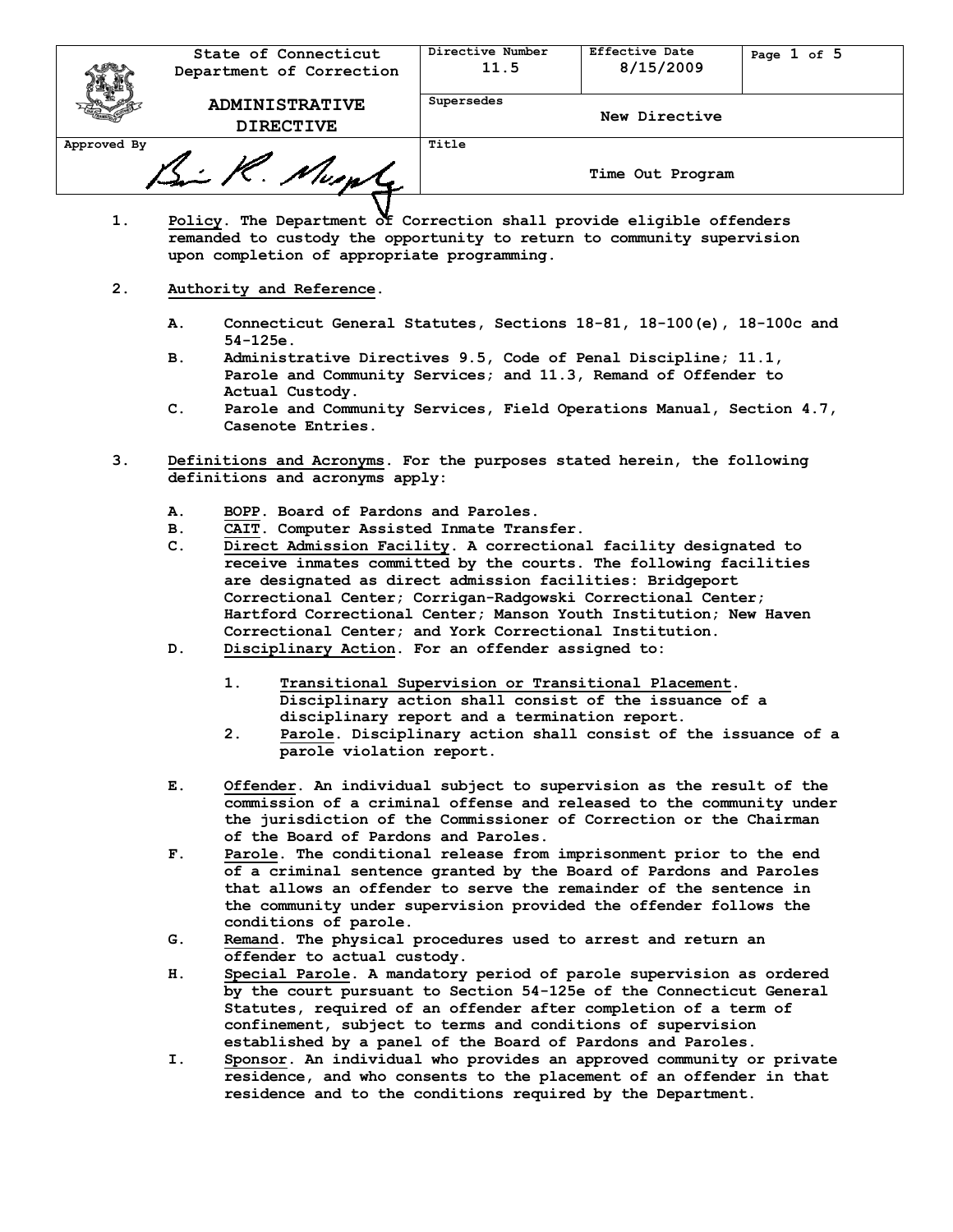| Directive Number<br>11.5 | <b>Effective Date</b><br>8/15/2009 | Page $2$ of $5$ |  |  |  |
|--------------------------|------------------------------------|-----------------|--|--|--|
| Title                    |                                    |                 |  |  |  |
| Time Out Program         |                                    |                 |  |  |  |

- **J. Technical Violation. A violation of release conditions that does not** 
	- **necessarily lead to disciplinary action. K. Time Out Unit. A housing unit within a correctional facility used to house offenders who have violated the conditions of their release and who have voluntarily agreed to participate in relevant programming in order to return to the community in an expedited fashion.**
	- **L. Transitional Placement. A program in which certain offenders in the custody of the Commissioner of Correction may be transferred by the Commissioner of Correction or designee to an approved community or private residence after satisfactory performance in a residential program pursuant to Section 18-100(e) of the Connecticut General Statutes.**
	- **M. Transitional Supervision (TS). A community correction program approved by the Commissioner of Correction for offenders who meet the criteria as outlined in Section 18-100c of the Connecticut General Statutes.**
	- **N. Warrant for Re-imprisonment. The formal, continuing legal authority issued by the Board of Pardons and Paroles to a proper officer and based on probable cause, to arrest, hold and confine a person for violation of parole.**
- **4. Time Out Unit. Each facility with a Time Out Unit shall provide appropriate programming and services to assist offenders remanded to custody in returning to community supervision. The Unit Administrator or designee shall coordinate with the Director of Programs and Treatment (Division) and the Director of Parole and Community Services or their designees in order to develop and maintain the operational, supervisory and programmatic functions of the Time Out Unit.**
- **5. Technical Violation Review. Each technical violation committed by an offender shall initiate a case conference between the parole officer and the appropriate parole manager. The outcome of the case conference shall determine if the offender will:**
	- **A. continue community supervision;**
	- **B. be assigned to the Time Out Program in accordance with the provisions of Section 6 of this Directive; or,**
	- **C. be returned to custody pending disciplinary action.**
- **6. Time Out Program Eligibility Criteria. In order to be eligible for participation in the Time Out Program, each offender returned to custody must:**
	- **A. be classified as an overall level 1 or 2;**
	- **B. not have any pending cases or outstanding warrants; and,**
	- **C. not have contacted or attempted to contact the victim of his/her crime when the underlying offense is domestic violence.**

**If an offender has previously participated in a Time Out Program and commits additional technical violations, the offender may be considered for assignment to the Time Out Program on a case-by-case basis.**

**7. Time Out Program Admission Procedures. Offenders returned to custody who are eligible to participate in the Time Out Program shall be processed as follows:**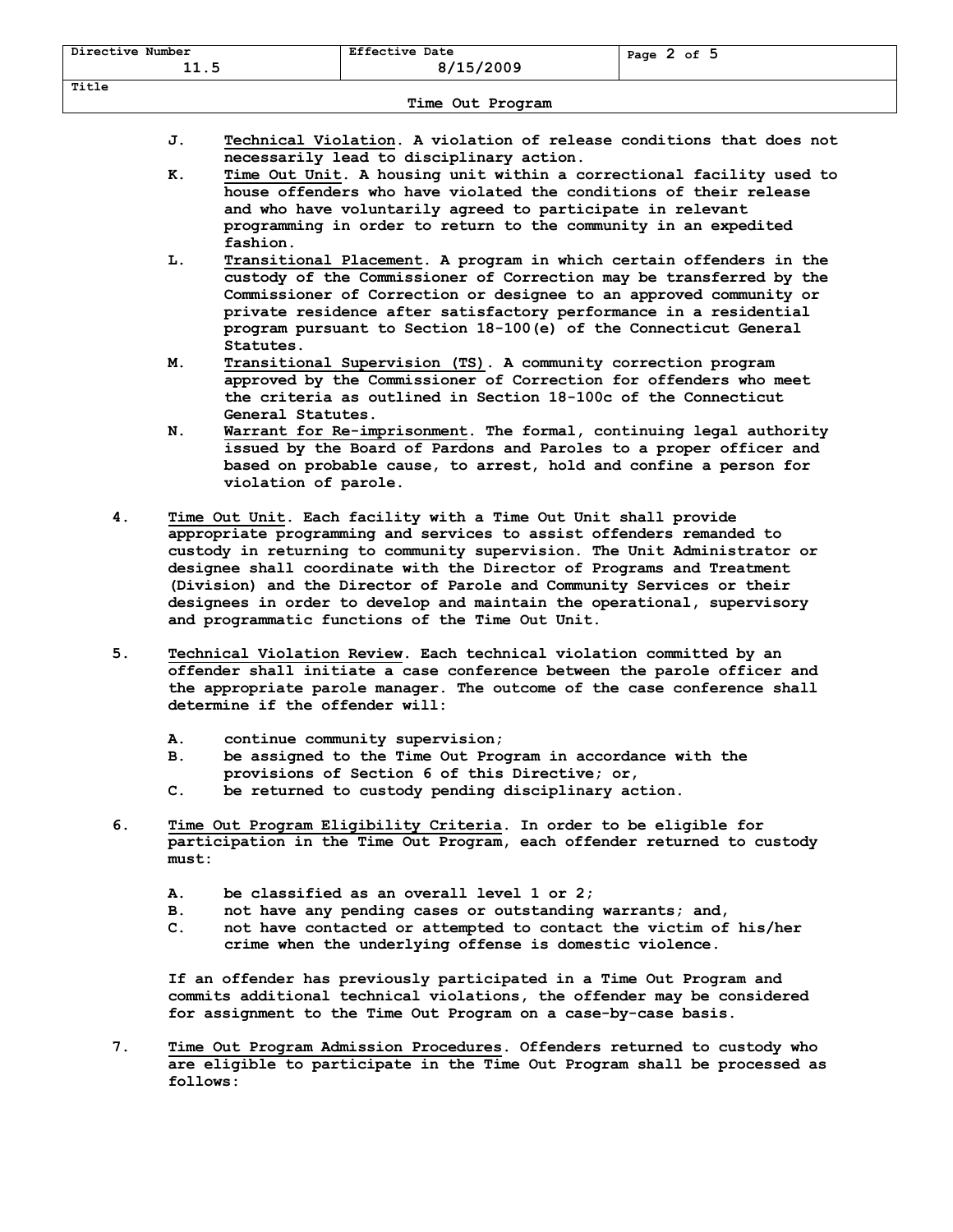| Directive Number<br>11.5 | <b>Effective Date</b><br>8/15/2009 | Page $3$ of $5$ |  |  |  |
|--------------------------|------------------------------------|-----------------|--|--|--|
| Title                    |                                    |                 |  |  |  |
| Time Out Program         |                                    |                 |  |  |  |

- **A. Transitional Supervision and Transitional Placement. Upon return of the offender to a direct admission facility, the parole officer shall review the requirements and procedures of the Time Out Program with the offender to include an explanation of form CN 11.501, Waiver of Notice and Hearing. The offender shall be afforded the opportunity to participate in the Time Out Program.**
	- **1. Offender Agrees to Participate.** 
		- **a. Parole Officer Actions. If the offender agrees to participate in the Time Out Program, the parole officer shall issue the offender a misconduct report and check the "Time Out Program" box on form CN 110301, Remand to Actual Custody Order. Form CN 110301 shall be lodged at the direct admission facility by the parole officer. The imposed sanction on the misconduct report shall be the offender's "Successful Participation in the Time Out Program". The offender shall be required to review and sign the misconduct report and CN 11.501, Waiver of Notice and Hearing in order to be assigned to the Time Out Program.**
		- **b. Receiving Facility Actions. The direct admission facility who receives the offender shall promptly CAIT the offender for transfer to a facility with a Time Out Unit, as appropriate. Direct admission facility staff shall update the offender's RT-60 screen to indicate "Return from TS Pending Relapse Program." Changes to an offender's overall security level shall only be initiated by Time Out Program staff.**
	- **2. Offender Declines to Participate. If the offender declines to participate in the Time Out Program, the parole officer shall:**
		- **a. lodge CN 110301, Remand to Actual Custody Order at the direct admission facility;**
		- **b. prepare form CN 9503, Disciplinary Report for "Violation of Program Provisions" in accordance with Administrative Directive 9.5, Code of Penal Discipline; and,**
		- **c. complete a termination report in accordance with the Field Operations Manual (Section 4.7, Casenote Entries).**
- **B. Parole. Upon return of the offender to a direct admission facility, the parole officer shall review the requirements and procedures of the Time Out Program with the offender to include an explanation of form CN 11.501, Waiver of Notice and Hearing. The offender shall be afforded the opportunity to participate in the Time Out Program.**
	- **1. Offender Agrees to Participate.**
		- **a. Parole Officer Actions. If the offender agrees to participate in the Time Out Program, the parole officer shall issue the offender a misconduct report and check the "Time Out Program" box on form CN 110301, Remand to Actual Custody Order. Form CN 110301 shall be lodged at the direct admission facility. The imposed sanction on**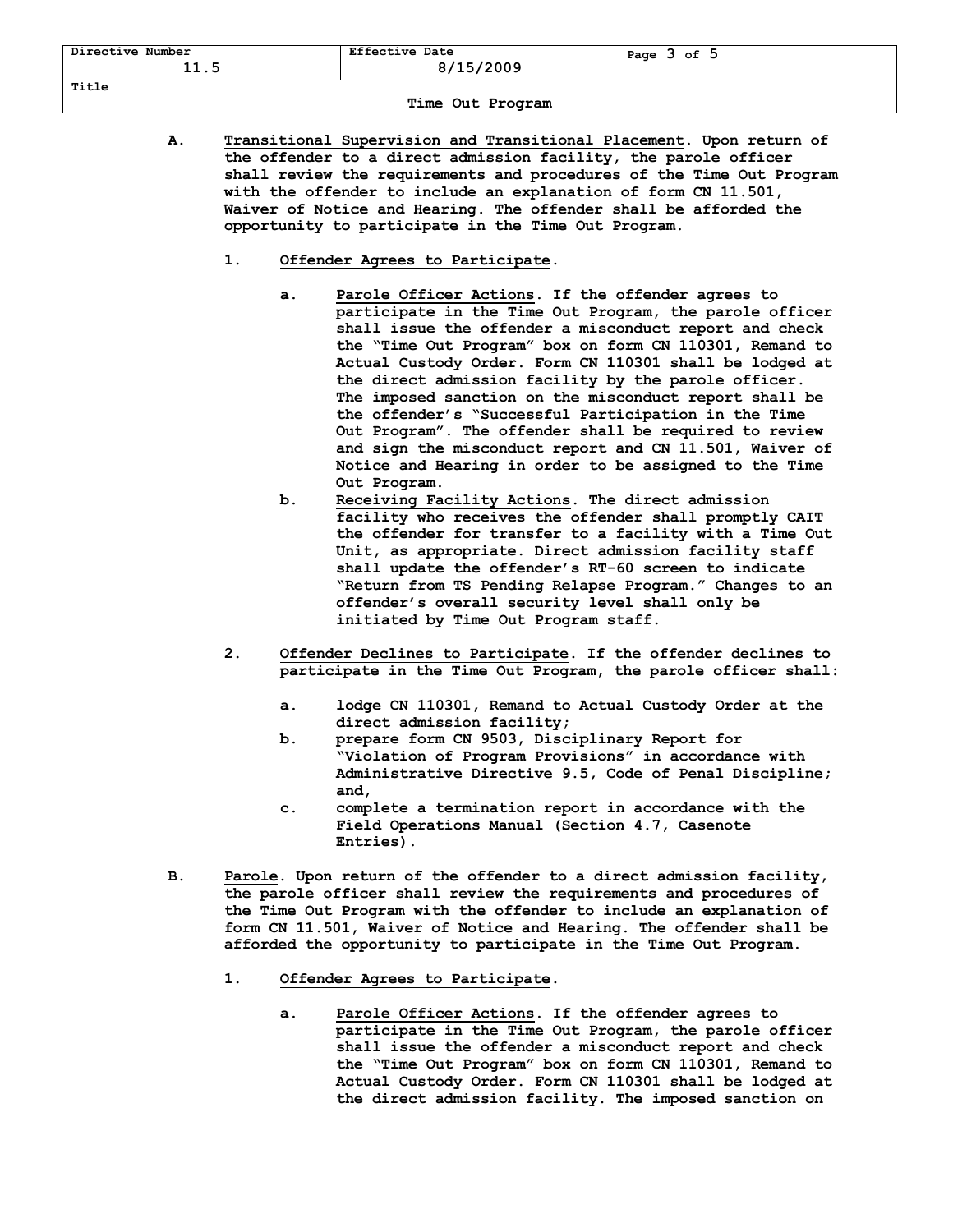**Title** 

**the misconduct report shall be the offender's "Successful Participation in the Time Out Program". The offender shall be required to review and sign the misconduct report and CN 11.501, Waiver of Notice and Hearing in order to remain in the Time Out Program.**

- **b. Receiving Facility Actions. The direct admission facility who receives the offender shall promptly CAIT the offender for transfer to a facility with a Time Out Unit, as appropriate. Direct admission facility staff shall update the offender's RT-60 screen to indicate "Return from Parole Pending Relapse Program." Changes to an offender's overall security level shall only be initiated by Time Out Program staff.**
- **2. Offender Declines to Participate. If the offender declines to participate in the Time Out Program, the parole officer shall:**
	- **a. lodge CN 110301, Remand to Actual Custody Order at the direct admission facility; and,**
	- **b. prepare a parole violation report, which shall be forwarded to the Board of Pardons and Paroles for review and issuance of a Warrant for Re-imprisonment.**
- **C. Notification to Parole Officer. Upon offender admission to the Time Out Program, program staff shall complete and fax CN 11.502, Time Out Program Compliance Report to the supervising parole officer.**
- **8. Program Time Limits. Length of program participation shall be determined by program staff based on the offender's status (Parole, Transitional Supervision, etc.), not to exceed 60 business days. In cases of Special Parole, the length of program participation shall not to exceed 30 business days.**
- **9. Program Completion. Upon completion of the Time Out Program, program staff shall complete and fax CN 11.502, Time Out Program Compliance Report to the parole officer. The parole officer shall conduct a case conference with his/her parole manager in order to determine when the offender will be returned to community supervision. The supervising parole officer shall notify program staff of the offender's release date via RTM1P.**
- **10. Program Non-compliance and Failure. Offenders who fail to comply with the conditions of the Time Out Program may be subject to disciplinary action. Disciplinary action taken against an offender shall be reviewed by the Unit Manager and the parole officer for the offender's continued participation in the program. In the case of program failure, the Unit Manager shall issue the offender CN 9503, Disciplinary Report for "Violation of Program Provisions" in accordance with Administrative Directive 9.5, Code of Penal Discipline. In addition, the Unit Manager shall complete CN 11.502, Time Out Program Compliance Report and submit the completed form, along with a copy of the disciplinary report, to the parole officer. The parole officer shall then initiate a termination report or a parole violation report, as appropriate.**
- **11. Tracking of Program Statistics. The Unit Manager of each Time Out Program shall compile and maintain a database organized monthly of program statistics to include, at a minimum, the following information:**